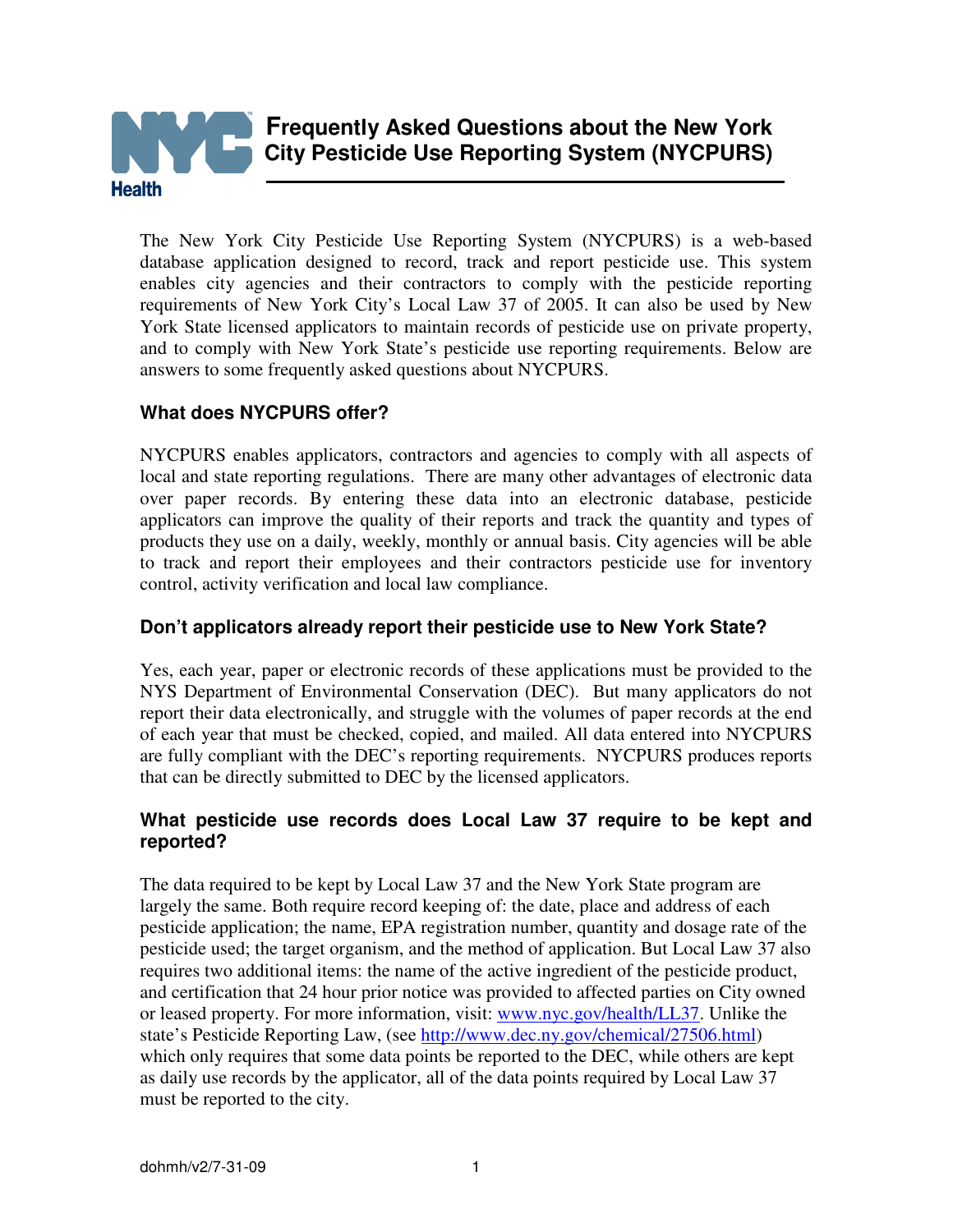# **Does NYCPURS track the additional requirements of Local Law 37?**

Yes. NYCPURS automatically records active ingredients required by Local Law 37 based on the EPA registration number and product name. Users do not have to know, or record the active ingredients themselves. NYCPURS also allows applicators to check off whether prior notification was provided to occupants of property owned or leased by New York City.

# **What do I need to be able to use NYCPURS?**

To use NYCPURS, all you need is a computer, an internet connection, an email address and an internet browser such as Internet Explorer, Mozilla Firefox, or Safari.

## **Can NYCPURS handle pesticide use data for both New York City owned property and privately owned property?**

Yes. NYCPURS allows the entry of data for pesticide applications done on both publicly and privately owned property. An applicator who is employed by New York City and who also does consulting can use NYCPURS to keep track of both types of applications. An applicator who works for a contractor applying pesticides on City property as well as private property can also use NYCPURS to track both types of applications.

# **Does NYCPURS make it easy to enter multiple visits to one location, using the same product?**

Yes. Previously used products will be stored in the search window to allow quick selection of frequently used products. You can also select previous applications to use as a template to enter multiple applications at the same location.

# **What other features does NYCPURS offer?**

NYCPURS offers a range of useful features that minimize the amount of time and effort necessary to enter pesticide applications. These include:

- Automatic lookup and entry of pesticide product names based on EPA registration numbers.
- Lists of the applicators commonly used products, allowing quick selection of frequently used products.
- The ability to use a previous application as a template for a new entry, retaining product, quantity and location.
- Rapid sorting and searching of prior entries by location, product, date, target organism and other information.
- Reporting of applications for each applicator by product, enabling you to closely track employee productivity.
- Importing of application data stored in other electronic formats.